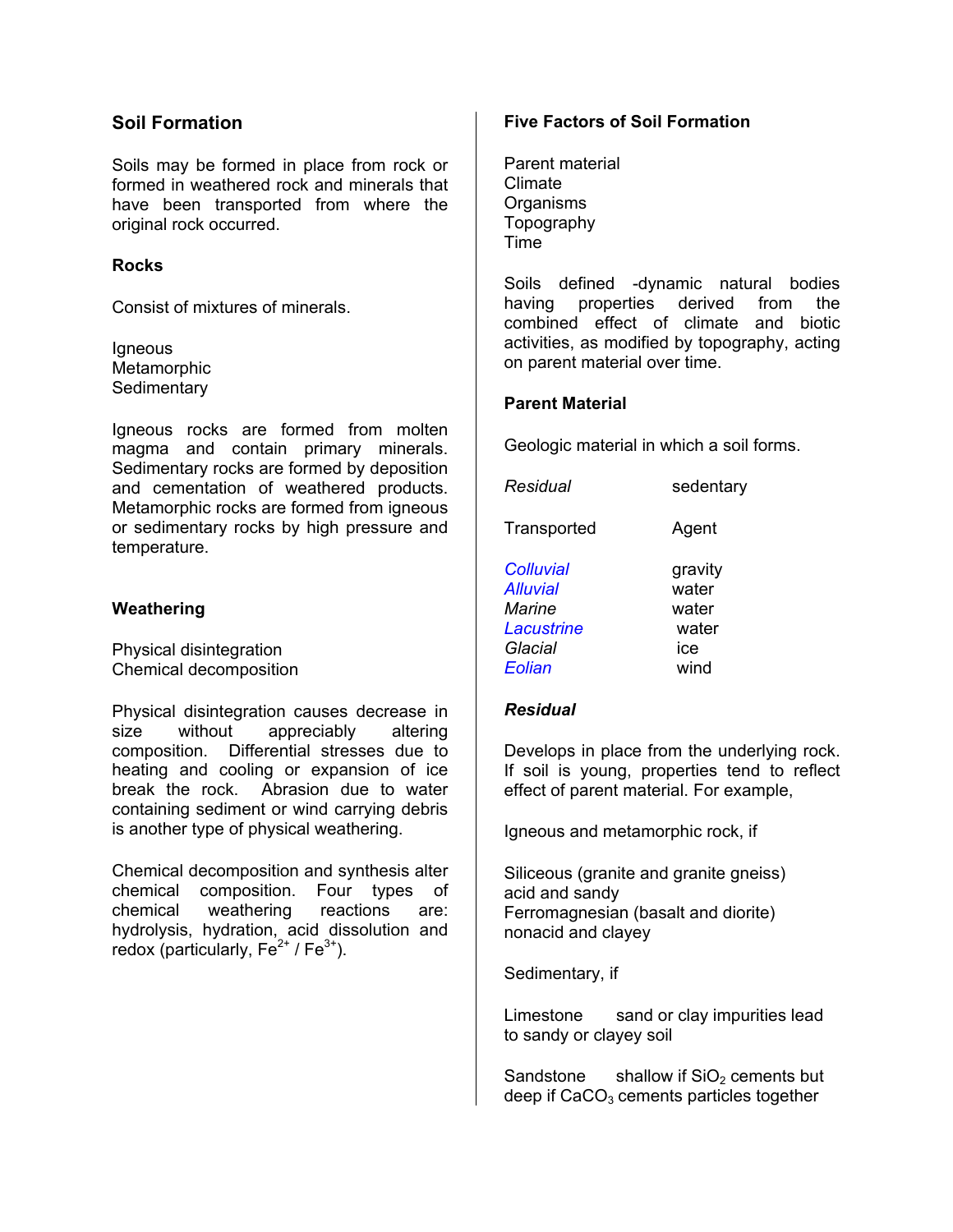Shale clay minerals in shale give rise to a clayey soil

#### *Colluvial*

Consists of coarse and stony debris detached from rocks and carried downslope by gravity.

#### *Alluvial*

These deposits occur as *alluvial fans*, *flood plains* and *deltas*.

*Alluvial fan* occurs at the discharge of an upland stream into a broader valley below. Coarse textured material.

Complex soilscape on a flood plain. *Flood plains* are adjacent to streams and rivers. During floods, coarse sediment is deposited nearest the existing channel and fine sediment further away, resulting in a *natural levee*. Changes in the course of the stream result in a complex spatial pattern of alternating coarse and fine sediments throughout the flood plain. If there is a change in grade, the stream may cut through existing deposits, thereby forming *terraces*.



Example Mississippi River natural levee showing different soils at different positions on the levee.



A *delta* occurs at the mouth of river and marks the downstream extent of a flood plain.

#### *Marine Sediments*

Unconsolidated marine sediments deposited by streams emptying into oceans may undergo uplift. Common along Atlantic and Gulf coasts. Vary from sandy to clayey.

#### *Glacial Deposits*

From a series of glaciations during the Pleistocene epoch. Each advancing ice sheet accumulated a great mass of unconsolidated material which was deposited as *glacial drift* when the glacier melted and retreated. Material directly deposition from the ice is called *glacial till* and occurs in formations called *moraines*. Streams originating in a glacier transported sediment away and produced *outwash plains*. Where regional topography impounded glacial melt, lakes formed and *lacustrine* deposits accumulated. Deltas of coarser materials occur in what was the inflow region whereas finer materials were deposited further away.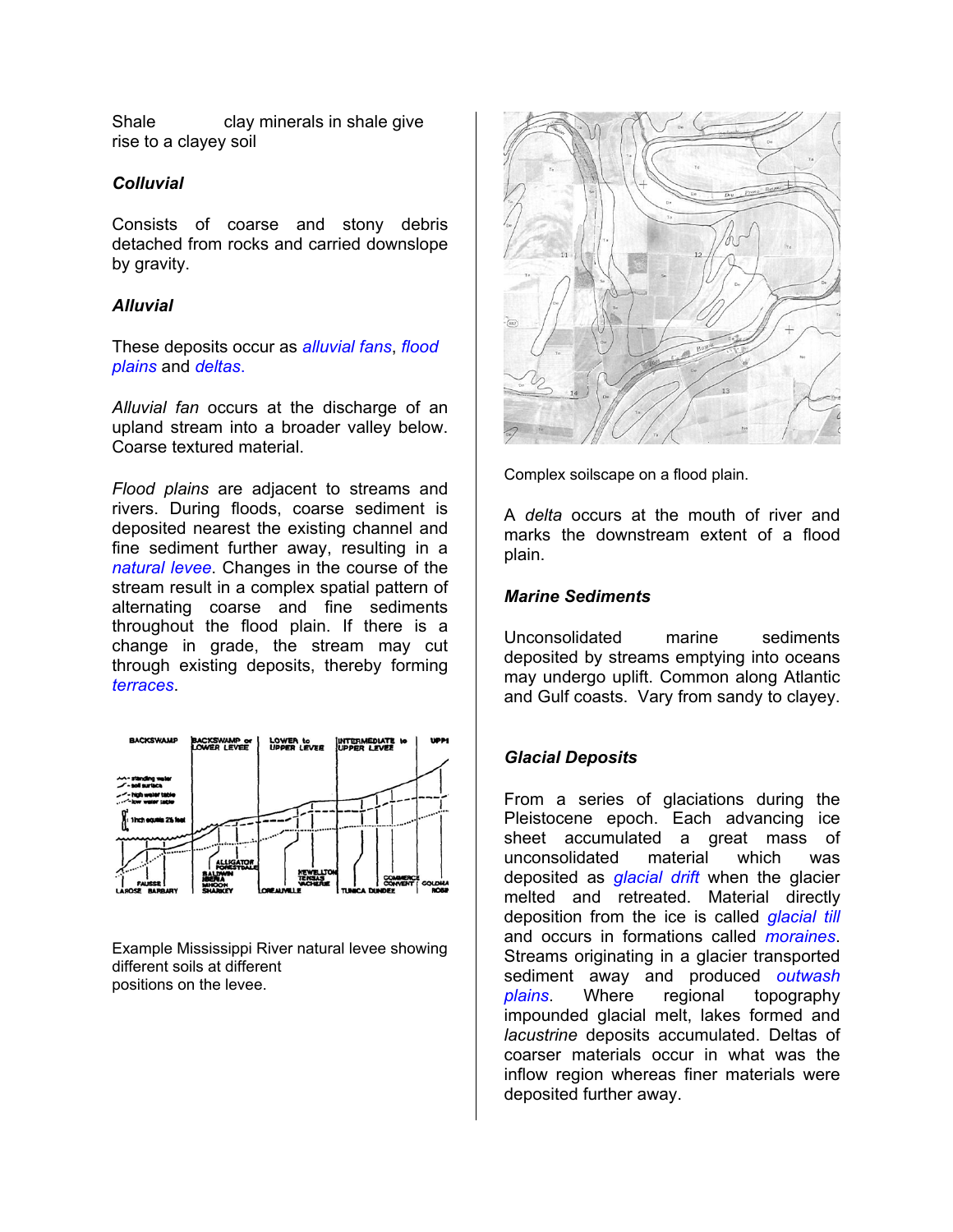

lce sheet melt and resulting topographical and resulting topographical and results in the set features.

Deposits consisting of silt and some fine sand plus clay (*loess*) blanketed regions along the Mississippi and Missouri Rivers.

#### *Organic Materials*

Accumulate in wet places where plant growth exceeds the rate of residue decomposition. Such organic deposits are known as *peat*. Typical pattern of peat accumulation: 1) sedimentary (*limnic*) peat, from aquatic plants, 2) herbaceous (*telmatic*) peat, from sedges and so forth, then 3) woody (*terrestic*) peat, from trees.

#### **Climate**

Through effects of precipitation and temperature, climate affects the rates of biological, chemical and physical processes involved in soil formation. Effects of climate on soil formation include:

High precipitation and low temperature increase organic matter in soil.

Leaching of soluble materials like  $CaCO<sub>3</sub>$ increases with increasing precipitation.

Movement of clay in soil profile increase with increasing precipitation.

Silicate clay and Al and Fe oxide formation increase with increasing temperature.

Generally, high rainfall and temperature leads to deep weathering and soil leaching. Just contrast weathered profile of humid tropical soils with profile of arid soils from which soluble salts have not been leached.

Climate also indirectly influences soil formation by its effect on natural vegetation. For example, trees under humid climate, grasses under semiarid climate and brush

### **Organisms** *Eolian*

Living organisms are responsible for accumulation of organic matter, nutrient cycling and profile mixing.

Difference in profiles of soils developed under grassland and forest vegetation include:

1) development of a high organic matter surface horizon under grass and 2) leached subsurface horizon (E) overlying a more clayey horizon (Bt) under forest.



Idealized prairie - forest transition.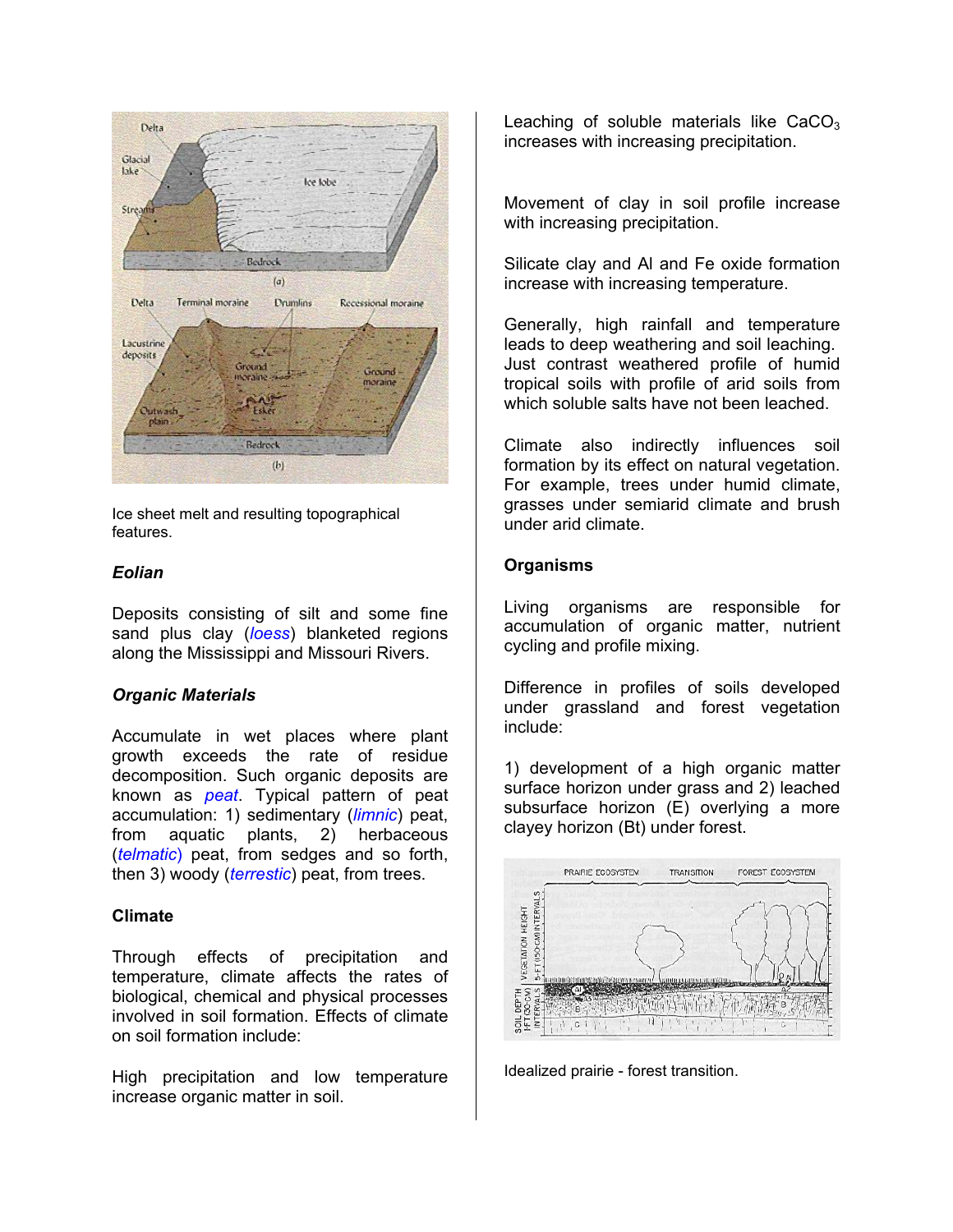Forest type, deciduous versus coniferous also affects soil development because the higher rate of nutrient cycling in deciduous forest retards leaching of basic cations and soil acidification. For example, compare two soils from a *biosequence* in Louisiana that developed in loess:

| Calhoun |                 | Jeanerette |  |
|---------|-----------------|------------|--|
| Cover   | pine / hardwood | prairie    |  |
| Solum   | 175 cm          | 125 cm     |  |
| Clay    | weathered       | less so    |  |
| рH      | 4.5             | 6.5        |  |

#### **Topography**

Landscape relief modifies the effects of organisms and climate on soil development. Effects of topography on soil formation include:

Thinner sola and less mature profile development on steeper slopes in humid region because profile development is retarded by erosion or reduced water infiltration.

Effect of shallow water table (approximately parallel to the soil surface) on restricting drainage and, therefore, soil development.

Lower organic matter content and more shallow sola on southern slopes due to higher temperature and lower moisture.

 In humid regions, greater wetness in depressional areas leads to accumulation of organic matter.

In arid regions, salt accumulation may occur in depressional areas.

Relative elevation and aspect also affect vegetation. For example, trees tend to occur in lower positions of prairie-forest transition zone and species composition is different on southern (prairie) and northern (forest) facing slopes.



Effect of slope on soil development.



Effect of topography on depth to shallow ground water table and soil drainage.

#### **Time**

Effects of climate and living organisms, modified by topography, on the development of soil from parent material takes time. Effect of time can be seen by looking at *chronosequences* in Mississippi and Red River alluvium.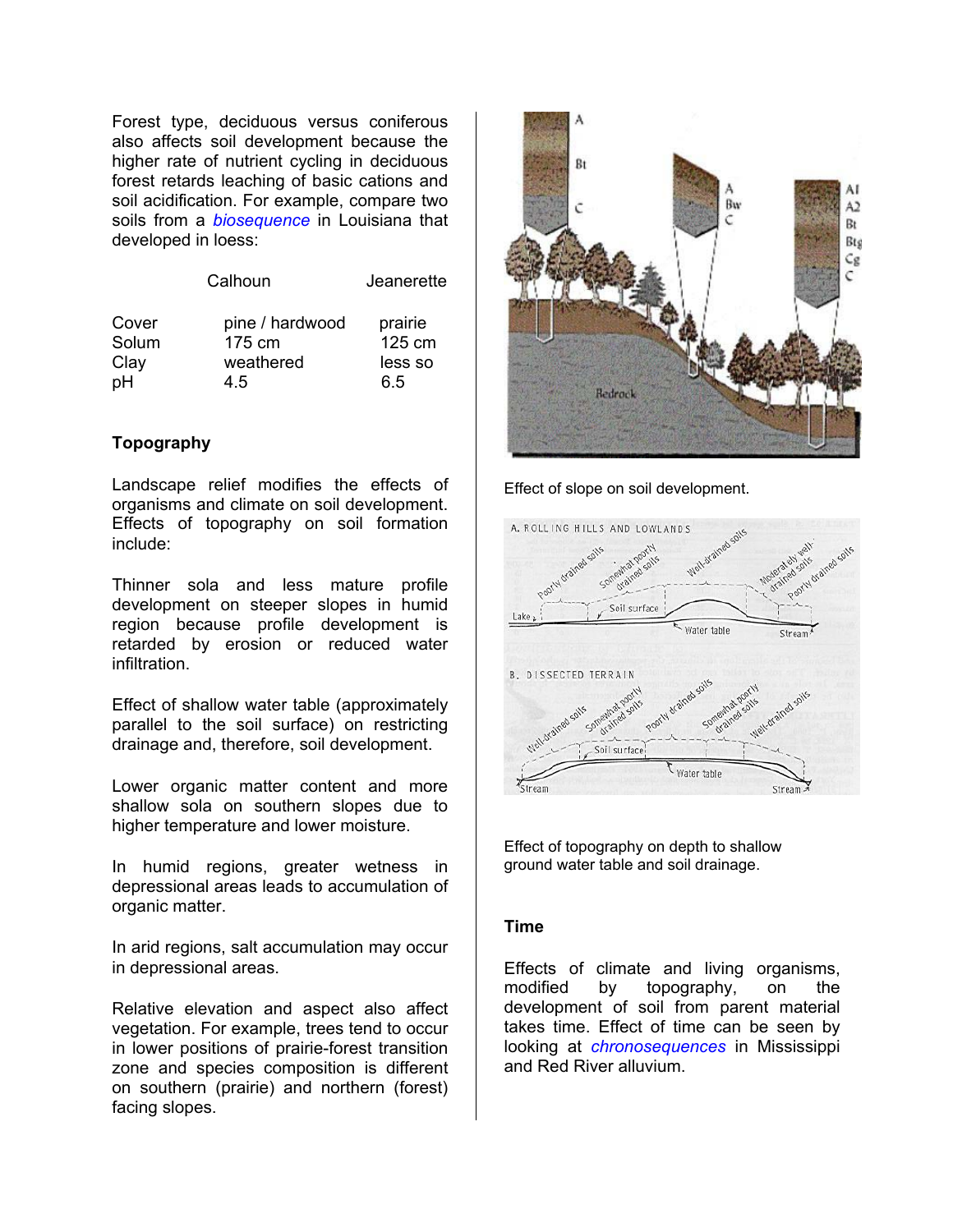The sequence of soils, Severn, Roxanna and Gallion (natural levees of the Red River) exhibits increasing extent of profile development including depth to  $CaCO<sub>3</sub>$ .

| Severn  | recent | < 50 cm           |
|---------|--------|-------------------|
| Roxanna | older  | $> 50 \text{ cm}$ |
| Gallion | older  | leached           |

Convent, Bruin and Dundee (natural levees of increasingly older channels of the Mississippi River) range from 3,000 to 6,000 years old.

| Convent         | Bruin  | Dundee |
|-----------------|--------|--------|
| $<$ 3000 yr     | > 3000 | >4000  |
| $15 \text{ cm}$ | 45 +   | 60 +   |



Meader belts of the Mississippi River in Louisiana.

# **Processes of Soil Formation** 2,500 years

The five factors of soil formation control four general processes responsible for soil formation:

*Transformation* -weathering / synthesis of minerals and decomposition / synthesis of organic matter.

*Translocation* -movement of mineral and organic soil constituents in the developing soil profile.

*Addition* -as of organic matter or by *Soil Channel Age CaCO3 Depth* deposition.

> *Loss* -as by leaching of soluble constituents or due to erosion.

### **Example of Soil Genesis**

Assume uniform parent material (loess) at time zero.

1. Production of organic matter by plants. Roots proliferate in the soil and organic debris litters the surface of parent material. Addition.

2. Nonliving organic matter is biochemically altered by microorganisms and physically incorporated into the surface as by earthworms. Transformation.

#### 50 years

3. Weathering and transport of weathering products takes longer. Soluble salts are dissolved and transported downward by percolating water. Depending on rainfall and internal drainage, salts may be lost or precipitated at a lower depth. Organic acids accelerate weathering of minerals and secondary minerals are formed. Accumulation of organic matter extends deeper into the surface soil. Clay minerals are moved by water from near the soil surface to deeper in the developing profile. Transformation and translocation.

4. With sufficient secondary accumulation of clay, structure develops

10,000 years